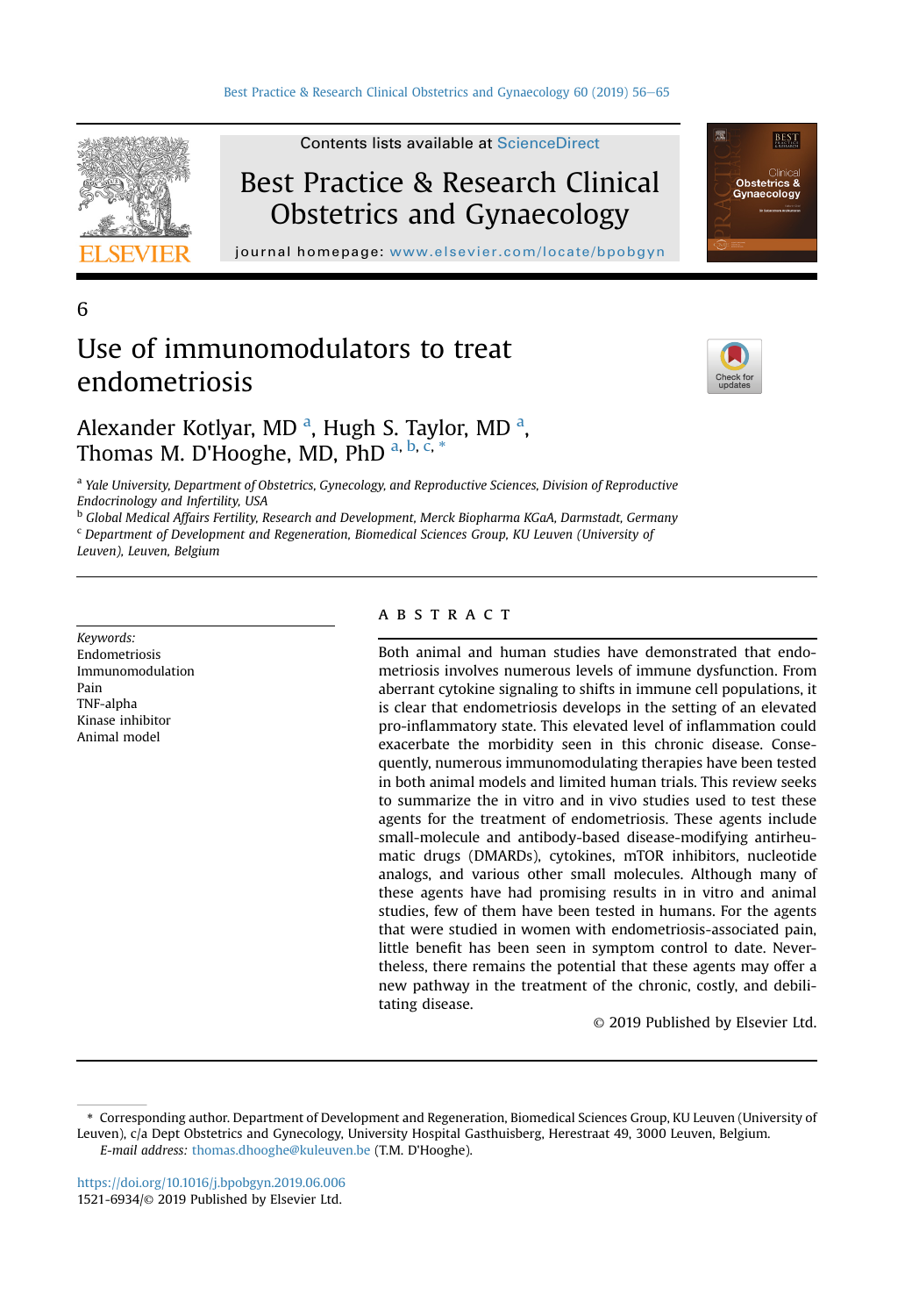## Introduction

Endometriosis affects approximately 5–10% of reproductive-aged women [\[1\].](#page-7-0) This condition leads to not only significant loss of quality-of-life but also substantial economic costs to the patients [\[2,3\]](#page-7-0). One of the prevailing theories of the pathogenesis of endometriosis includes Sampson's theory of retrograde menstruation. However, more than 90% of reproductive-aged women experience retrograde menstruation, yet only a small fraction develop endometriosis [\[4\].](#page-7-0) Hence, there is either a factor that enhances implantation or a defect in clearing or eliminating these menstrual remnants. A defect is suspected in the clearance of menstrual remnants by the immune system, which may be part of the pathogenesis of endometriosis.

Abnormal immune cell activity has been observed in patients with endometriosis. This activity has been shown to involve both immune cell signaling and cellular function. Studies of peritoneal fluid and serum of patients with endometriosis have shown consistent elevation in several pro-inflammatory cytokines such IL-6, TNF-alpha, IL-8, and MCP-1 compared to those in patients without surgically confirmed endometriosis  $[5-7]$  $[5-7]$  $[5-7]$ . LPS stimulation of peritoneal macrophages of patients with endometriosis has also shown increased levels of IL-6, TNF-alpha, and lower levels of IL-10 than that in controls [\[8,9\]](#page-7-0). The increased cytokine milieu in patients with endometriosis indicates that the immune system is skewed toward a pro-inflammatory state in patients with endometriosis.

In addition to the enhanced pro-inflammatory cytokine production, there is significant evidence that endometriosis also involves aberrant immune cell activity. Numerous studies have shown polyclonal T and B cell activation, abnormalities in T and B cell function, increased immune cell apoptosis, and multi-tissue damage  $[10]$ . In addition, antibodies to a variety of phospholipids, polynucleotides, anti-endometrial, and anti-ovarian have been detected in patients with endometriosis  $[11-14]$  $[11-14]$ . Although no association has been found between endometriosis and certain autoimmune diseases such as multiple sclerosis, systemic lupus erythematosus, and Sjogren syndrome, a weak association has been found with inflammatory bowel disease [\[15,16\].](#page-7-0) There remains the question as to the exact underlying immune dysfunction, leading to the persistence of endometriosis. Currently, there is little understanding of which branch(s) of the immune system could be involved in this dysfunction. There is some evidence that the cytotoxic activity of NK cells is decreased [\[17\]](#page-8-0). Multiple studies have shown that immune surveillance is undermined and that the innate immune system appears to be unable to sufficiently react to endometriotic implants inside the peritoneum [\[18,19\]](#page-8-0). In addition to this difficulty in reacting to and destroying the endometriotic implants, these immune cells are still able to produce cytokines and other pro-inflammatory factors that can enhance the growth of endometriotic implants. This relationship suggests that immune suppression could play a role in not only suppressing the spread of endometriosis but possibly reversing the damage caused by the disease.

During the previous two decades, numerous immunomodulating agents have been tested for efficacy in the treatment of endometriosis. This review seeks to summarize the results of human and animal studies evaluating these immunomodulators.

## Methods

A search was performed in PubMed, The Cochrane Library, and Ovid Medline. Phrases used in the search were suited for each individual database and included "immunodulators AND endometriosis", "immune system AND endometriosis", "DMARDs AND endometriosis", "methotrexate AND endometriosis", "hydroxychloroquine AND endometriosis", "leflunomide AND endometriosis", "anti-TNFalpha AND endometriosis", "Tocilizumab AND endometriosis", and "microRNA AND endometriosis. Our search period spanned from 1946 to 2019. A total of 249 articles were found. These articles were then assessed for relevance and quality by the above authors. Only studies published in English were included. Forty-eight of these papers were included as part of this review. A manual review of the references in each of the cited sources was performed to ensure that any relevant resource was not excluded.

The primary outcome of this review was to determine whether any immunomodulating therapy has been tested for endometriosis and which immunodulators are still being investigated as a possible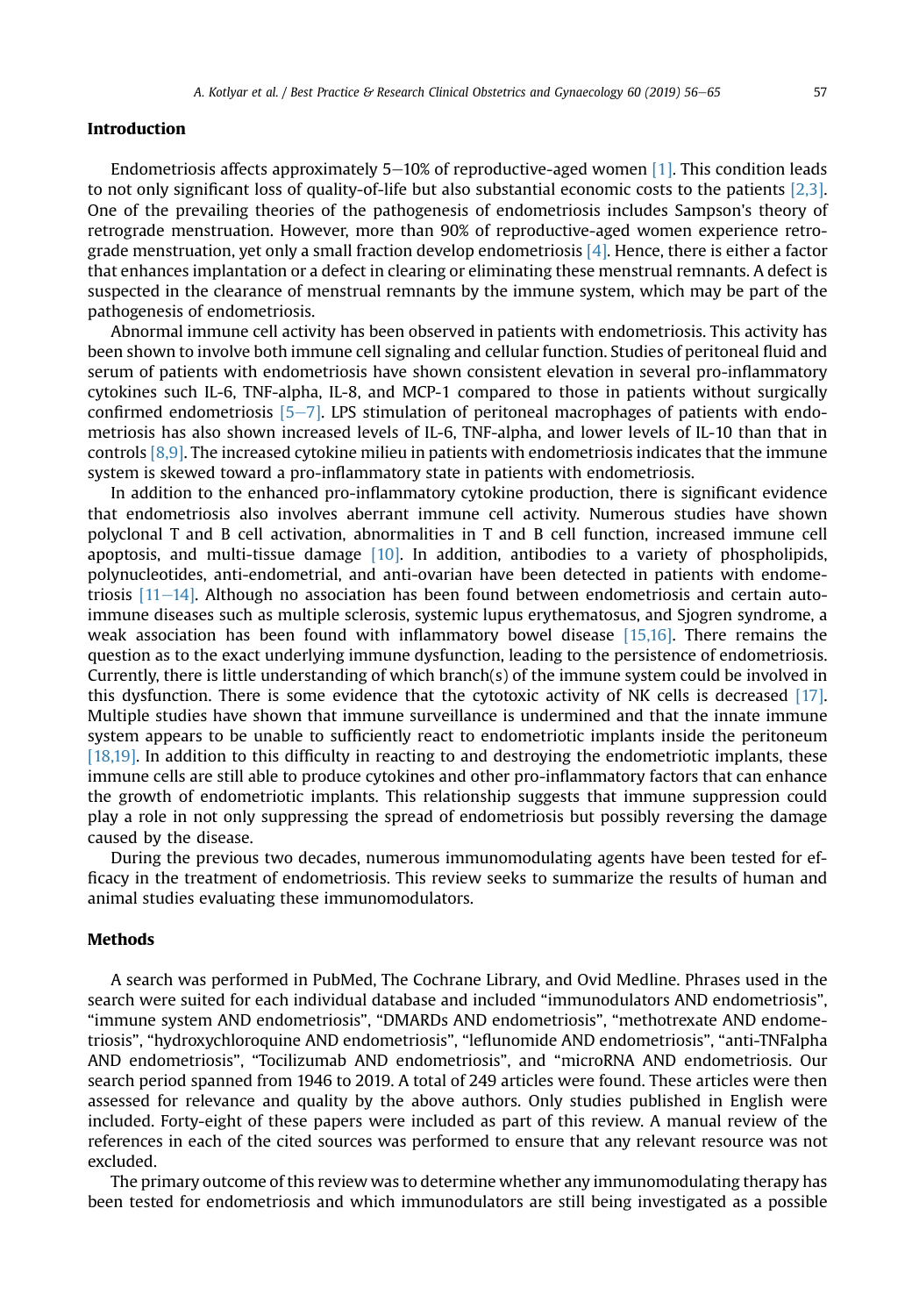therapy. Markers for immunomodulatory efficacy included pain and quality of life (QoL) scores for patient studies. Measures of efficacy in animal models included lesion size and lesion number.

Articles were selected as relevant if they were 1) prospective or retrospective studies involving reproductive-aged women who were treated with immunomodulatory therapies, 2) in vitro or in vivo animal studies in which a model of endometriosis was used to assess the effect of immunomodulatory therapy. Studies were excluded if they 1) were case reports, systematic reviews, abstracts, or expert opinion articles, 2) did not include an analysis of patients who underwent immunomodulatory treatment, 3) included patients who underwent any gonadotoxic therapy such as chemotherapy, 4) included patients who had any pre-existing immunodeficiency.

## Treatments

A spectrum of immunomodulatory therapies have been tested in patients with endometriosis [\[20\].](#page-8-0) These range from well-studied disease-modifying antirheumatic drugs (DMARDs) used to treat rheumatologic diseases, to cytokines, oligonucleotides, and a range of small molecules.

#### DMARDs

#### Leflunomide

Leflunomide is a small molecule approved for use since 1998 for rheumatoid arthritis. Its proposed mechanism of action relies on the inhibition of dihydroorotate dehydrogenase, which is essential for the production of uridine and the downstream production of DNA and RNA. Hence, it affects rapidly dividing cells such as lymphocytes [\[21\]](#page-8-0). Yang et al. tested this compound in a murine model of endometriosis, in which mice with transplanted endometriosis lesions underwent peritoneal injection of either saline or leflunomide. These mice showed a decrease in both the size of the endometriotic lesions and the levels of TNF-alpha [\[9\].](#page-7-0)

#### Hydroxychloroquine

Hydroxychloroquine is a hydroxylated derivative of chloroquine, an antimalarial drug used to treat Sjogren's disease, rheumatoid arthritis, and systemic lupus erythematosus. The mechanism of action of this medication involves increase in the pH inside lysosomal vacuoles, which then alters protein degradation. It is thought that this leads to interference in antigen processing within antigenpresenting cells (APCs) [\[22,23\]](#page-8-0). This agent was tested in a mouse model of endometriosis by Ruiz et al. [\[24\].](#page-8-0) Repeated treatment with hydroxychloroquine led to a decreased number of endometriotic lesions compared to that in placebo (treatment with phosphate-buffered saline). In addition, in vitro assessment of samples with human endometriotic lesions exhibited decreased cell survival after treatment with hydroxychloroquine. Given the role of hydroxychloroquine in affecting lysosomal vacuoles and their role in autophagy, further biochemical assays in this study showed downregulation of mRNA and protein levels of autophagy-associated proteins such as ATG7 and beclin-1.

#### Biologics

Biologics are immunomodulatory drugs that are partially or completely based on the production of monoclonal antibodies. Both etanercept and infliximab have been studied as possible therapies for endometriosis. Etanercept is an artificial fusion protein comprising the extracellular, soluble p75 portion of the TNF-alpha receptor fused to the Fc portion of human immunoglobulin G1. This dual binding site renders etanercept 50- to 1000-fold more capability of neutralizing TNF activity in vitro than a monomeric soluble TNF receptor. It has been approved for the treatment of rheumatoid arthritis, ankylosing spondylitis, psoriatic arthritis, and a range of local inflammatory conditions [\[25\].](#page-8-0) TNF-alpha has been noted to be increased within the peritoneal fluid of patients with endometriosis [\[26\].](#page-8-0) In addition, TNF-alpha levels in peritoneal fluid correspond to the severity of endometriosis [\[27\].](#page-8-0) The only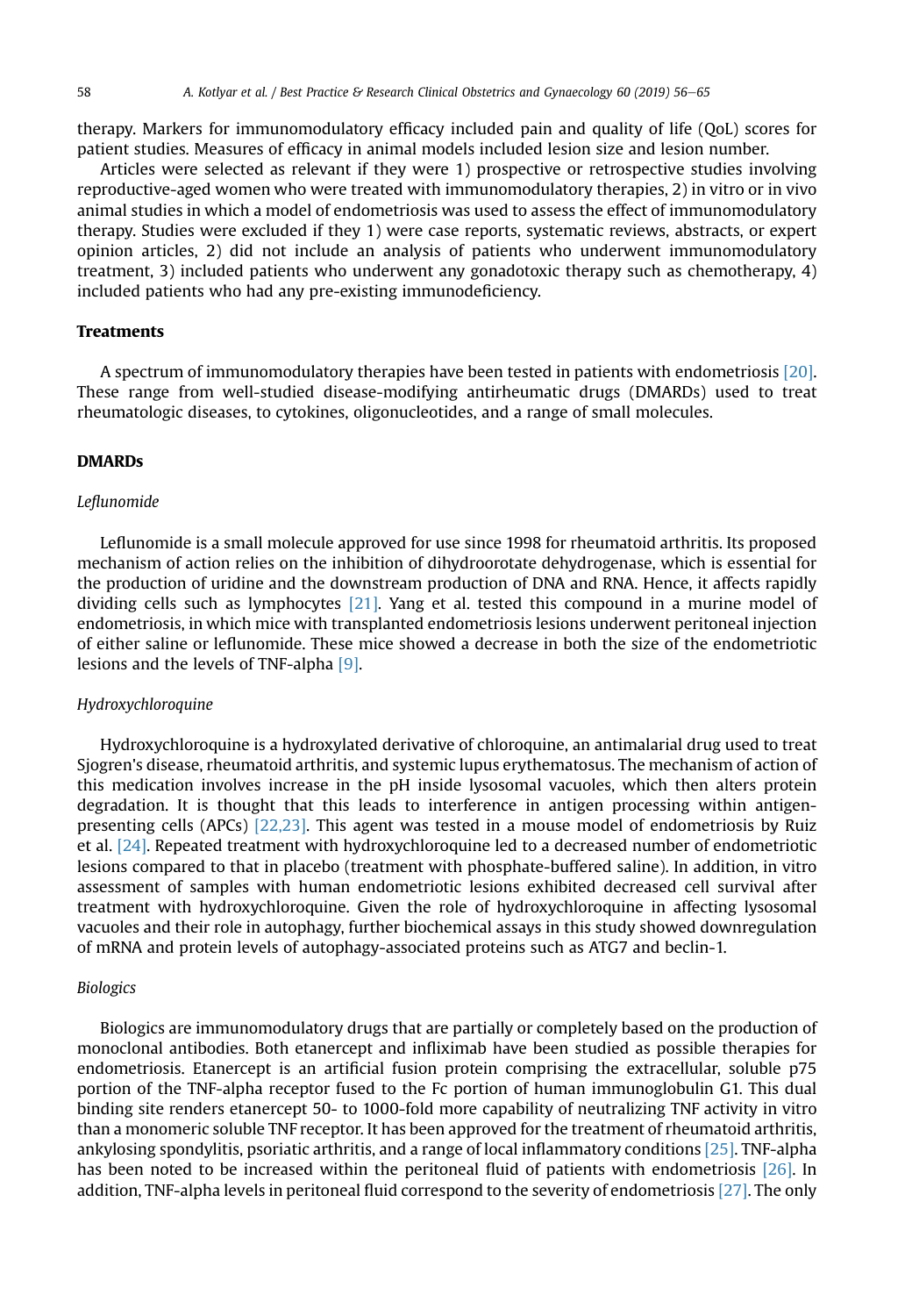study to assess the use of etanercept in endometriosis was a blinded randomized, placebo-controlled trial by Barrier et al., which involved 12 baboons, of which eight were randomized to etanercept treatment and 4 treated with sterile water subcutaneously. Subjects treated with etanercept showed a decrease in the size of red lesions following 8 weeks of treatment. However, the number of the red lesions and the number of white and black lesions did not differ [\[28\]](#page-8-0).

Infliximab is an IgG monoclonal anti-TNF-alpha antibody. In contrast to etanercept, this antibody has been tested in humans after promising results in nonhuman primates with peritoneal endometriosis; a proof-of-concept study demonstrated that TNF-a inhibitors prevent the development of endometriosis in baboons [\[29,30\].](#page-8-0) A placebo-controlled, randomized, controlled trial (RCT) carried out by Koninckx et al., which is the only human trial, involved 21 women with severe pelvic pain and a rectovaginal nodule >1 cm. Surgery was then performed three months following infusion of either infliximab or placebo. At the conclusion of the study, no difference was found in the level of dysmenorrhea, dyspareunia, and nonmenstrual pain [\[31\]](#page-8-0).

The lack of infliximab efficacy in humans can possibly be explained by the fact that the clinical phenotype of women treated with infliximab (severe and deep endometriosis with fibrotic component and dense adhesions, resistant to previous medical/surgical treatment) (28) was completely different from the inflammatory peritoneal endometriosis induced in baboons [\[29\]](#page-8-0). In that sense, the clinical study, although placebo controlled and well designed, was done in a very different patient population. All preclinical data showed a beneficial effect on superficial endometriotic lesions, and therefore, the first proof-of-concept clinical study, following preclinical research in rodents and nonhuman primates, should have included symptomatic patients with pain and significant inflammatory and superficial endometriosis, corresponding to ASRM endometriosis stages I, II, and III also including women with small ovarian endometriotic cysts and limited filmy adhesions, and excluding women with deep infiltrative endometriosis, dense adhesions, or large ovarian endometriotic cysts [\[32\].](#page-8-0)

## Cytokines

Interferons are proteins produced to counter pathogen invasion and replication and are approximately classified into two groups: Type 1 interferons such as INF-alpha and INF-beta, which are the best characterized, and Type II interferons such as INF-gamma, which are produced by T-cells [\[33,34\]](#page-8-0). Interferon alpha-2beta is the main molecule of this class, which has been studied in endometriosis. This form of interferon alpha has been shown to reduce fibroblast proliferation and reduce proliferation of various cancer cell lines in vitro. Ingelmo et al. used intraperitoneal (IP) injection of interferon alpha-2beta in a rat model of endometriosis in which even a single IP injection led to a 40% decrease in endometriotic implant size. While this decrease in implant size was sustained for up to 120 days after the first injection, the authors did notice a plateau effect on the decrease in implant size [\[35\].](#page-8-0) A subsequent study by Badawy et al. on exposure of endometrioma cells to increasing levels of interferon alph-2b in vitro led to a halt in cell proliferation with increasing levels of this interferon and reduced DNA proliferation based on tritylated thymidine uptake. However, cell proliferation resumed with cessation of interferon exposure [\[36\]](#page-8-0). This work was followed by another peritoneal endometriosis rat model study by Ingelmo et al. from 2013 looking at prolonged IP dosing of interferon alpha-2beta using 15 injections spaced out by 48 h versus short-term dosing of three injections spaced out by 48 h. Both treatment groups experienced a decrease in endometriotic implant size compared to that in controls. However, the prolonged treatment group had a greater portion of endometriotic cells resorbed compared to the short-term treatment or control group [\[37\].](#page-8-0) Ingelmo et al. [\[37\]](#page-8-0) also looked at the effect of IL-2 in the treatment of a rat model of peritoneal endometriosis showing an increase in the levels of peritoneal NK cells, macrophages, and dendritic cells in addition to decreased endometrial implant size in the IL-2-treated group [\[38\].](#page-8-0) This was followed by a randomized trial of 24 human subjects conducted by the same group in 2005, in which patients with endometriomas underwent cyst drainage instillation of either a single dose of IL-2 or two instillations separated by one month. No significant improvement was noted with two instillations of IL-2 versus one; this lack of effect is not entirely surprising given the limited number of subjects [\[39\].](#page-8-0) These studies suggest a beneficial role of interferon alpha-2beta and IL-2 in the treatment of peritoneal endometriosis and possibly also ovarian endometriosis. However, further animal studies are necessary to determine whether the IP route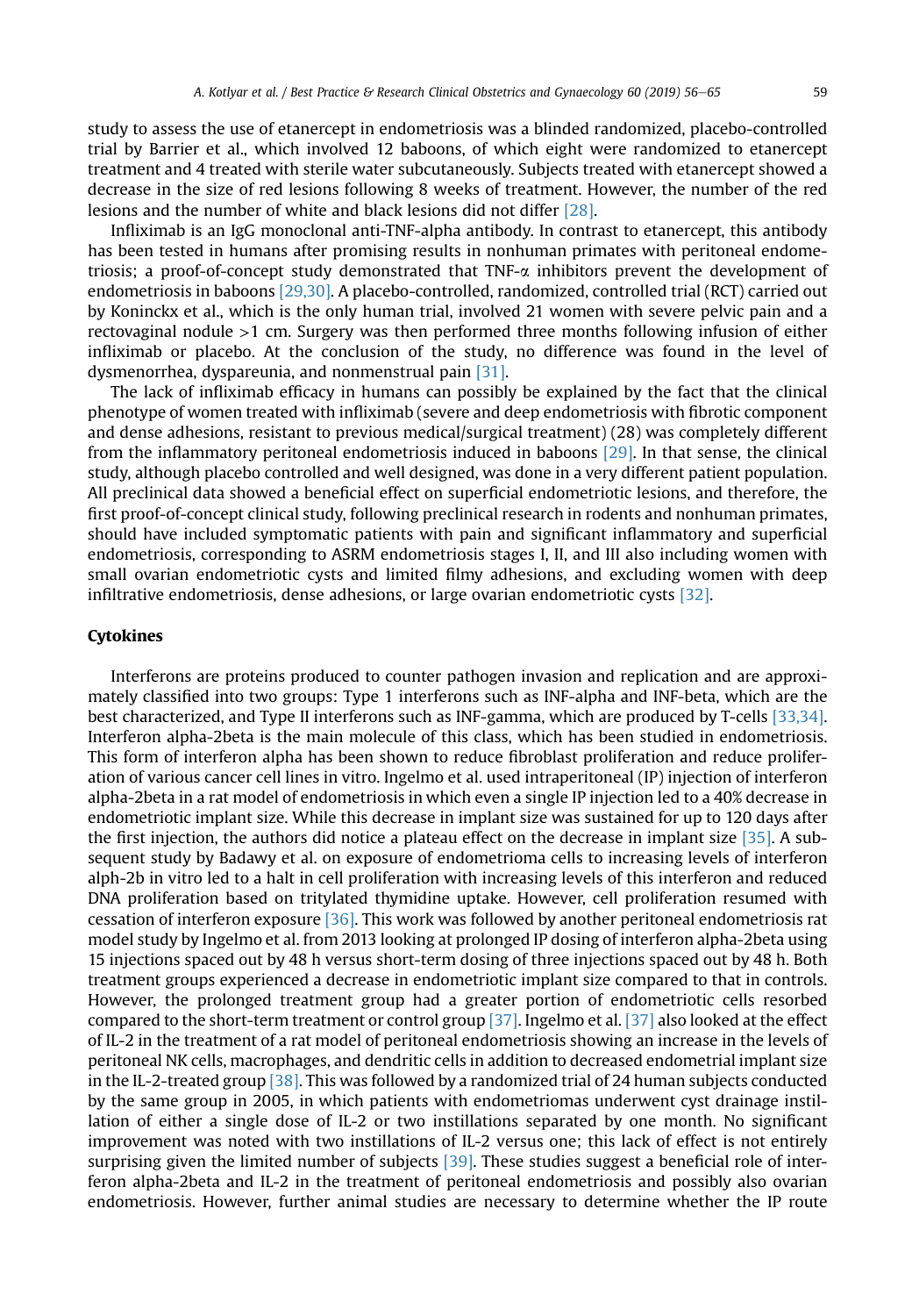versus a more convenient route of administration such as intravenous infusion can produce a clinically relevant effect before any human studies.

## mTOR inhibitors

The mammalian target of rapamycin (mTOR) is a serine/threonine kinase involved in numerous signaling pathways such as apoptosis, transcription, translations, and ribosome biogenesis [\[40\]](#page-8-0). Its activity has been studied in the regulation of various types of cancer and have been shown to be associated with the occurrence of endometriosis  $[41]$ . In cancer cells, rapamycin has been shown to induce apoptosis, cell proliferation, and limit angiogenesis [\[42,43\]](#page-8-0). Leconte et al. showed that treatment of deep-infiltrating endometriosis cells with Temsirolimus (another inhibitor of mTOR) led to decreased cell proliferation both in vitro and in vivo in mice [\[44\]](#page-8-0). Consequently, Laschke et al. [\[45\]](#page-8-0) used a hamster model of endometriosis placed into a dorsal skin fold in which the animals were randomized to treatment with daily dose of rapamycin versus DMSO. Subsequent assessment of the endometriotic lesions showed a decrease in lesion size, vascular bed size, endothelial cell outcomes, and VEGF level. Ren at al [\[46\]](#page-8-0) used a model of peritoneal endometriosis in severe combined immune deficiency mice (SCID) to test the effect of rapamycin. After injecting endometriotic lesions once a week for two weeks with rapamycin, saline, or placebo, the authors noted a significant decrease in lesion volume, level of VEGF, and mean vessel density in the lesions. However, thus far, no studies have been carried out using mTOR inhibitors in women with endometriosis.

#### Miscellaneous

As previously described, there is increasing evidence of defects in cell-mediated immunity in endometriosis. Loxoribine is a guanosine analog. This drug class, as a group, has been shown to enhance NK cell activity, stimulate proliferation of B-cell activity, and consequent antibodymediated cytotoxicity, in addition to stimulating macrophages and T-cell activity. Loxoribine itself has been shown to increase interleukin-1 $\alpha$ , tumor necrosis factor- $\alpha$ , tumor necrosis factor- $\beta$ , interleukin-6, interferon- $\alpha$ , and interferon- $\gamma$  [\[47\].](#page-8-0) Levamisole is an antihelminthic drug and is used as an adjuvant in treating colorectal adenocarcinomas. Keenan et al. performed a study, in which rats were treated with IP injections of saline, loxoribine, or levamisol. Regression of both epithelial and stromal elements of the endometriotic implants was seen only with loxoribine ( $p < 0.004$ ). In addition, loxoribine led to a significant elevation in dendritic cell infiltration ( $p < 0.05$ ) and a decrease in NK cell levels within the endometriotic implants ( $p < 0.05$ ) [\[48\]](#page-8-0). Xu et al. [\[49\]](#page-8-0) addressed the issue of preventing endometriotic implant proliferation by limiting the effects of vascular endothelial growth factor (VEGF). They focused on the use of lipoxin A4 (LXA4), which is an endogenous eicosanoid that helps limit inflammation and block VEGF-mediated angiogenesis and also helps block matrix metalloproteinases (MMPs) [\[50\].](#page-8-0) In addition, the endometrium of rats with experimentally induced endometriosis and that in patients' samples exhibited higher levels of lipoxin receptors [\[51\].](#page-8-0) Consequently, Xu et al. [\[49\]](#page-8-0) tested the effects of IP injection of lipoxin versus saline each day for three weeks. There was an overall decrease in lesion size as compared to controls (13.58  $\pm$  4.01 mm in the LXA4 group and 23.20  $\pm$  7.49 mm (P = 0.0002). In addition, they showed decreased levels of various pro-inflammatory cytokines such as IL-6 and IFN-gamma  $(p < 0.005)$ , VEGF ( $p = 0.0006$ ), and suppressed activity of MM9 ( $p = 0.0005$ ).

Pentoxifylline is a small molecule that inhibits phagocytosis and the production of TNF-alpha and the actions of both TNF-alpha and IL-1. Several clinical trials have demonstrated the effect of this agent to reduce postoperative adhesion formation, address male-factor infertility, and enhance IVF fertilization rates with positive results [\[52,53\].](#page-8-0) Kamencic and Thiel [\[54\]](#page-9-0) first attempted to assess the effect of PTX in endometriosis by randomizing patients to conservative surgery for endometriosis (CSE) versus CSE and PTX twice daily for three months after surgery. There was a lower visual analog scale (VAS) score in the PTX-treated group, which sustained for three months; the study was not blinded and did not account for any placebo effect. Three additional RCTs have been performed by groups in Iran and Spain looking at PTX following laparoscopy in patients with endometriosis and with or without infertility. None of these trials showed any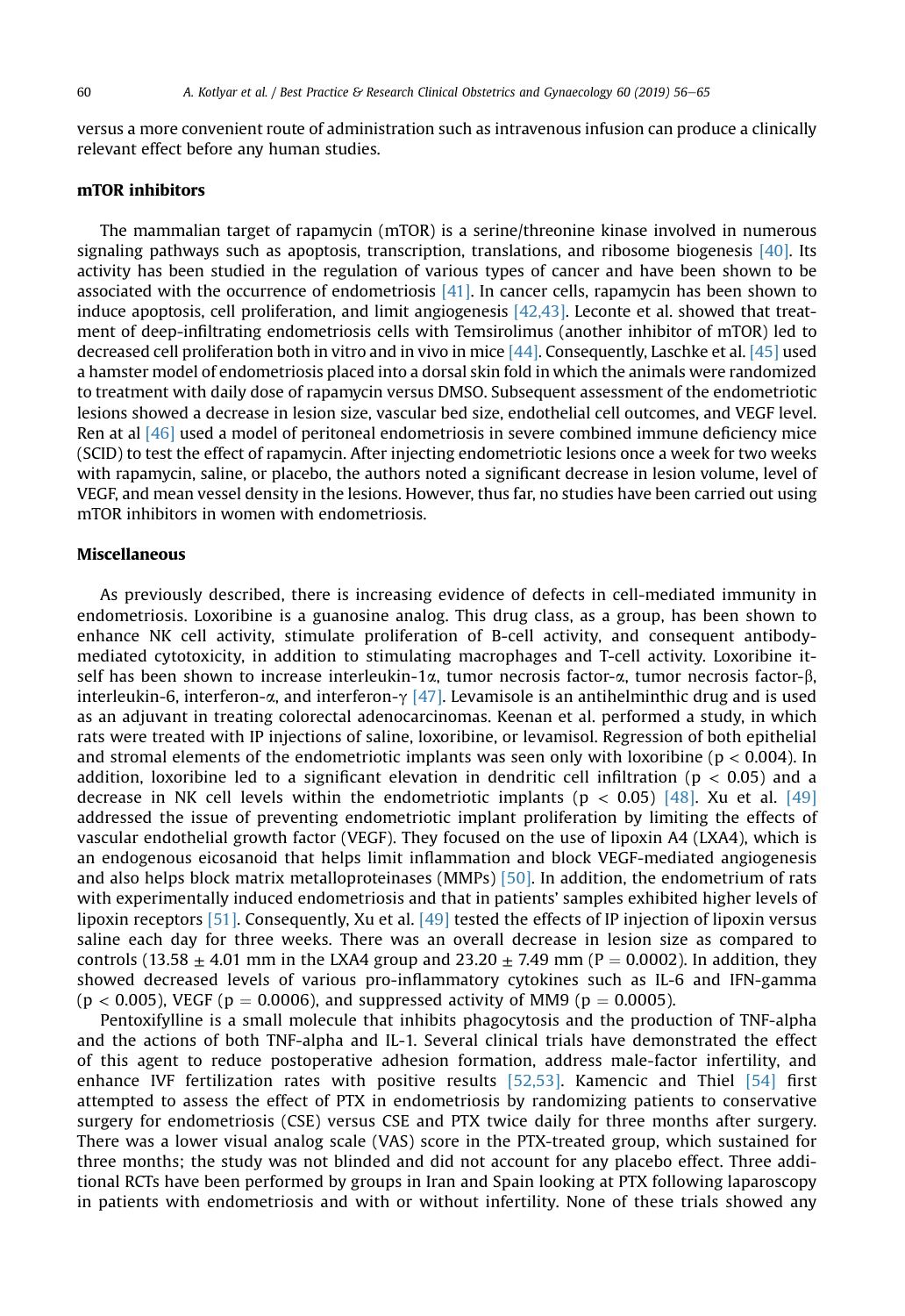significant improvement in pain levels or pregnancy rates  $[55–57]$  $[55–57]$  $[55–57]$ . Subsequent work has focused on the effect of PTX in small mammals. Vlahos et al. used a rat model of endometriosis in which the animals were randomized to intraperitoneal injections of PTX. They showed a decreased in endometrial lesion size, lesion number, and VEGF and flt-1 levels [\[58\]](#page-9-0). A recent study from Spain looking at PTX treatment in nude mice showed a no significant decrease in lesion volume or number. However, the study did show a decreased in microvascularity based on CD31 staining. Interestingly, they did not show any difference in lesion cytokine levels, which may be explained by the T-cell deficiency present in these mice [\[59\]](#page-9-0). Despite numerous promising data in small mammal models on the effect of PTX on peritoneal endometriosis, a clear benefit has yet to be seen in human trials. Future studies should seek to isolate the effect of PTX in patients with endometriosis and without infertility.

Recently, statins have been tested as possible treatments for endometriosis  $[60-64]$  $[60-64]$ . Owing to their known anti-proliferative and anti-inflammatory effects, Taylor et al. tested statins in a baboon model of endometriosis [\[65\]](#page-9-0). Sixteen baboons were randomly assigned to simvastatin treatment or control group. Following three months of treatment, each baboon was evaluated by laparoscopy. Those treated with simvastatin showed a 78% reduction in red, orange-red, and white lesions. In addition, the authors showed decreased expression of proliferating cell nuclear antigen (PCNA) and estrogen receptor alpha in red lesions. Their findings suggest that blocking the mevalonate pathway may be a possible method for arresting the growth of endometrial lesions [\[65\].](#page-9-0)

One unique form of treatment that has been tested in animal models is an adenovirus-induced immune-conjugate molecule called Icon, which targets tissue factor. Tissue factor is a receptor for Factor VII/VIIa, which is abnormally expressed in the endothelium of blood vessels supplying endometriotic lesions. Icon leads to destruction of any epithelium-containing tissue factor by inducing a natural killer (NK) cell cytolytic response. In an athymic mouse model of endometriosis, Icon led to the widespread destruction of endometriotic lesions without significant toxicity, infertility, or teratogenic effects [\[66\].](#page-9-0) Icon was then tested using an adenovirus vector in baboon by Hufnagel et al. [\[67\]](#page-9-0) Fifteen baboons underwent surgical induction of endometriosis. Of the seven who were treated with Icon, all exhibited a significant decrease in red lesion size compared to the eight subjects in the control group. This provides an example of not only the utility of targeting tissue factor but also the use of adenoviral vectors as a method for endometriosis therapy.

## **MicroRNAs**

Relatively recent additions to the class of agents seen as possible immunomodulators are micro-RNAs. MicroRNAs are  $18-23$  nucleotide (nt) fragments of RNA used to modulate gene expression [\[68\].](#page-9-0) Over the past several years, evidence has been accumulating implicating these RNA fragments in the pathogenesis of endometriosis. In addition, they have been found to be differentially expressed in the serum of patients with endometriosis  $[69–72]$  $[69–72]$ . These miRNAs, such as miR-155a, have been shown to influence cytokine levels and B and T cell function  $[73–75]$  $[73–75]$  $[73–75]$ . Our group looked at miR-125b-5p and let-7b-5p, which have been shown to be upregulated and downregulated in patients with severe endometriosis, respectively, in macrophage cytokine production. Transfection in macrophages of an miR-125 or Let-7b mimic led to the upregulation of TNF-alpha, IL-1-beta, IL-6, and IL-8. This correlated closely with macrophage cytokine production and with the results of sera of patients with endometriosis [\[76\].](#page-9-0)

#### Future directions

New additions to our immunomodulatory repertoire remain to be tested. A new class of DMARDs, the Janus Kinase (Jak) inhibitors, has recently been studied in the treatment of rheumatic disease, and one of them, tofacitinib, is now approved for the treatment of rheumatoid arthritis resistant to other DMARDs. There is emerging preclinical evidence that kinase inhibitors may be relevant as immunomodulators in the treatment of endometriosis. In baboons with induced endometriosis, a treatment with the JNKI bentamapimod (60 days) for a short duration was as effective as treatment with JNKI combined with MPA or with the GnRH antagonist cetrorelix in reducing the surface and volume of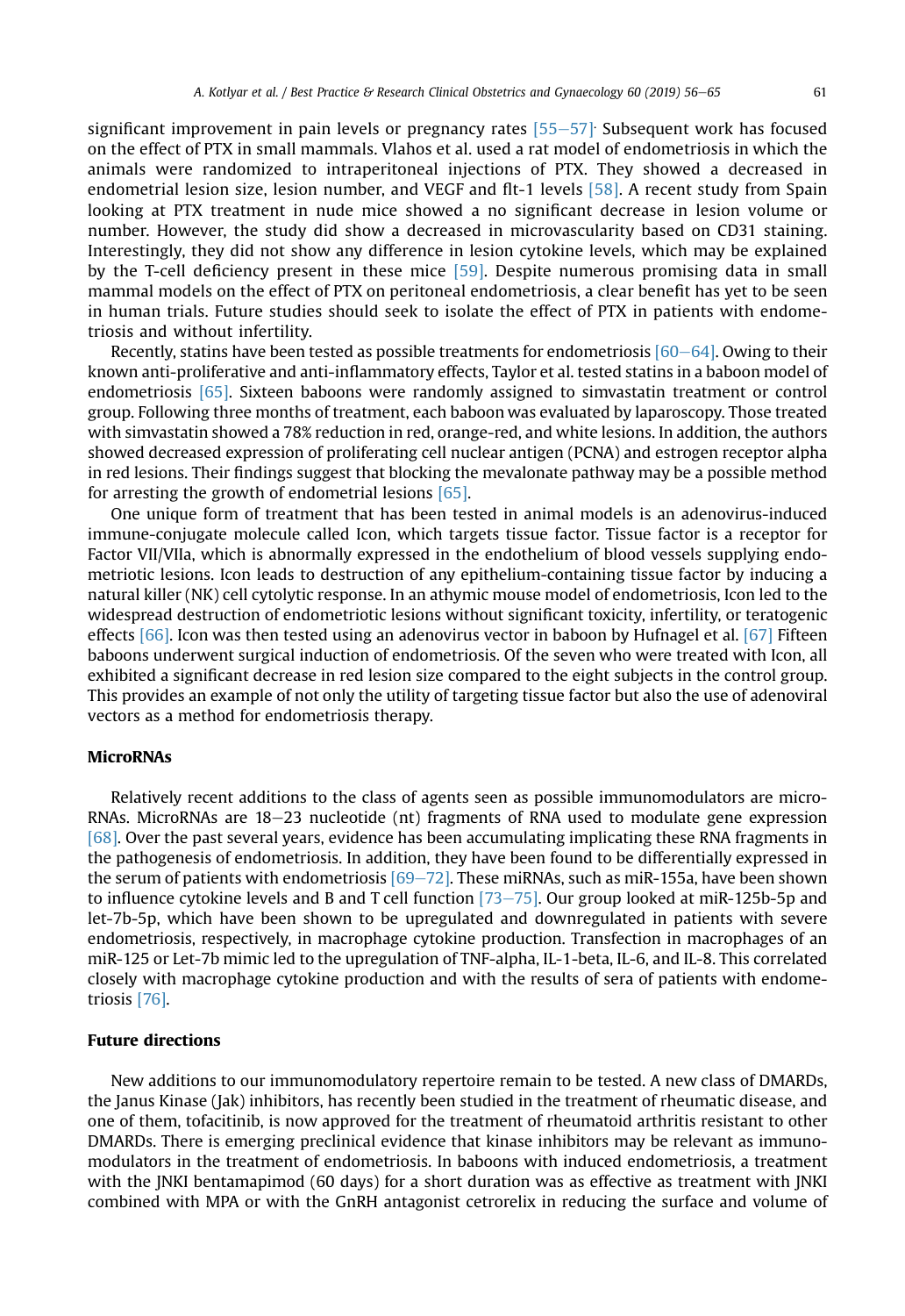induced endometriosis in the baboon but without any significant effect on cycle length or on serum reproductive hormones [\[77\].](#page-9-0) These results confirm earlier data demonstrating that the JNKI bentamapimod caused regression of experimentally induced endometriosis in the nude mouse model for endometriosis as well as in the surgically induced model of endometriosis in the rat but require confirmation in human studies [\[78\]](#page-9-0).

MicroRNAs, while having a clear linkage to the biology of endometriosis, are still in their infancy of testing. One major drawback of them is ensuring effective, specific, and safe delivery of the miRNAs to their target tissues. Recent phase I and phase II clinical trials have been attempted in patients with diseases as varied as Hepatitis C infection, various cancers, and scleroderma. Delivery systems have ranged from using locked nucleic acids, which mimic the antisense strand of a target microRNA, to encapsulating micrRNAs in liposomes or lipid nanoparticles [\[79\].](#page-9-0)

### Challenges in translation from preclinical research to clinical practice

There are still major translational challenges in drug development for endometriosis, with an urgent need for standardization of the design and reporting of preclinical endometriosis models, taking into account the following needs: unambiguous and transparent control measures to address the potential for investigational, observer or other bias, model standardization to enable replication and build to a consensus on clinical research priorities based on these observations, and incorporation of additional pharmacological end-points in all efficacy studies to confirm that the target activity is expressed and modulated in a desired, dose-dependent manner by the investigational agent under study [\[80\]](#page-9-0). Recently, a menstruating mouse model for laparoscopic induction of endometriosis has been developed and is being standardized  $[81–83]$  $[81–83]$  $[81–83]$ . In our opinion, the baboon model for endometriosis induction has been sufficiently characterized and validated by different research groups worldwide with approximately 100 papers thus far published in the international peer-reviewed literature [\[84,85\]](#page-9-0). From a purely scientific point of view, the baboon model (very close to humans in terms of reproductive physiology, endocrinology, anatomy, genetics, and similarity of both spontaneous and inducted endometriosis in baboons to human endometriosis) is superior to any rodent model for endometriosis and is at present the best preclinical model for efficacy studies on novel therapeutic agents for endometriosis [\[32\].](#page-8-0) Nevertheless, rodent models are often preferred for preclinical research in the Western world because of ethical and/or economic reasons. Although the importance of these ethical and economic reasons should not be minimized, it is important to realize that different ethical opinions and economic realities exist outside of Europe/North America and that preclinical research in nonhuman primate models may be undertaken outside the Western world in AAALAC (Association for Assessment and Accreditation of Laboratory Animal Care International) accredited facilities in Asia, Africa, or South America.

## Conclusions

Immunomodulation remains a tantalizing avenue for the treatment of endometriosis. Numerous small molecules and antibodies have already been tested with promising results in animal models. However, there have been major problems in translating the results from preclinical animal studies to clinical studies. This could be solved by resolving issues related to the safety of new nonhormonal treatment modalities, by expanded testing of new treatments in the baboon model. Data from these studies could then be used to design Phase I clinical trials to assess safety of any immunomodulating agent. An essential part of this design is careful selection of women with pelvic pain and laparoscopically confirmed inflammatory peritoneal endometriosis but excluding women with deep endometriosis, fibrotic disease, or large ovarian endometriotic cysts. Rather than large randomized trials, Phase II proof-of-concept studies should be done in limited placebo-controlled fashion, i.e., in 50 women. Only if these trials show a clear trend toward effectiveness, larger, multi-institution RCTs with adequate blinding can be considered to further determine the efficacy of these immunomodulatory agents in the treatment of endometriosis. This approach will reduce the risk of all parties involved in developing these potentially effective medications and harnessing them to treat this profoundly debilitating disease.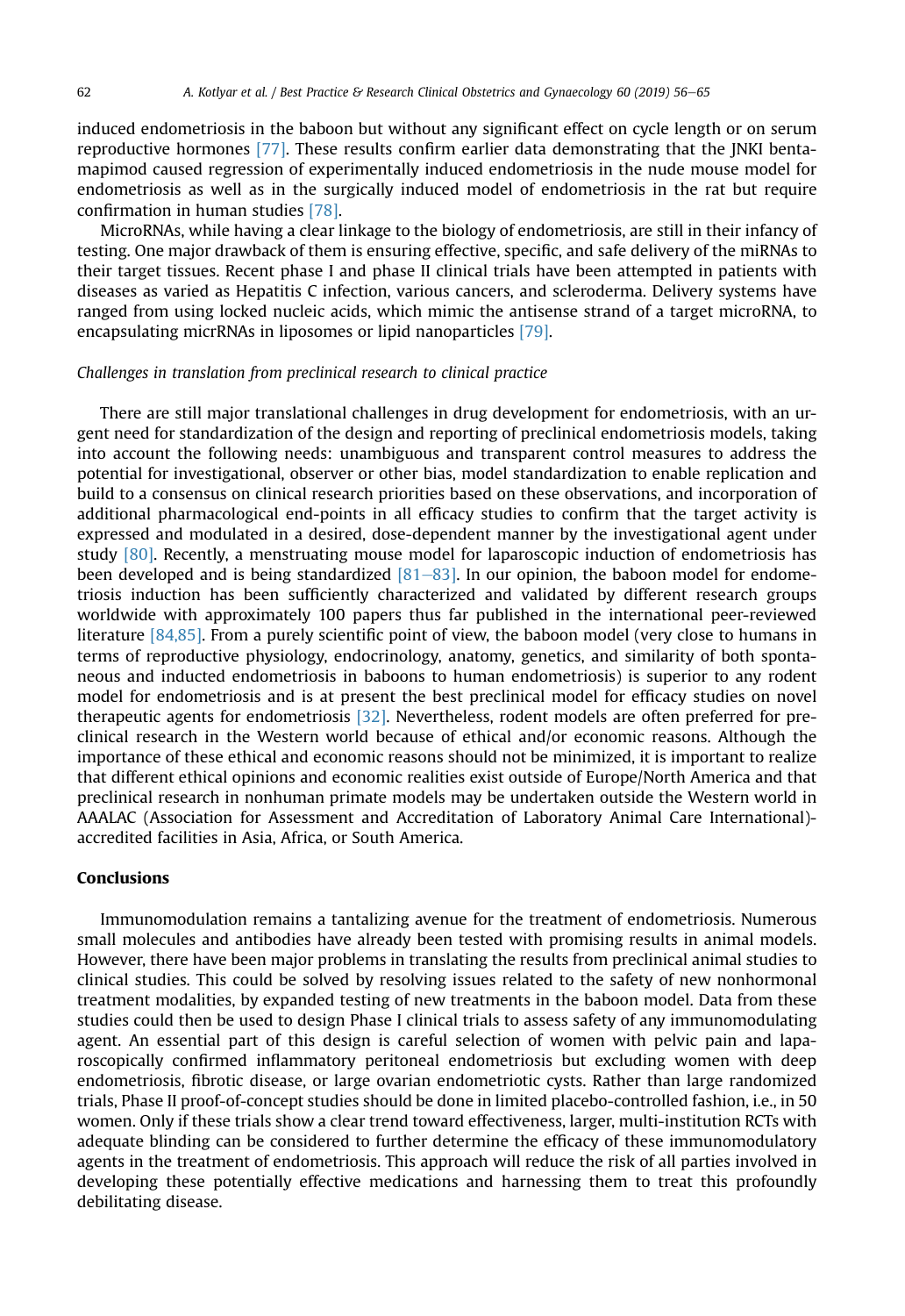## <span id="page-7-0"></span>Conflict of interest statement

Thomas D'Hooghe, MD, has been Vice President and Head of Global Medical Affairs Fertility, Research and Development, Merck KGaA, Darmstadt, Germany, since October 2015. His participation in this publication is part of his academic work. There is no conflict of interest, as Merck KGaA is not involved.

Professor Hugh Taylor has been a consultant to DotLab, AbbVie, Bayer, and ObSeva. Alexander Kotlyar has no conflicts of interest.

#### Practice point

- Despite extensive preclinical research in in vitro and in animal models, immunomodulatory drugs for endometriosis treatment are not available at present.

#### Research agenda

- Promising immunomodulatory drugs should be tested in the baboon model with induced peritoneal endometriosis shortly after proof of concept has been established in rodent models
- After immunomodulatory drugs have shown a reduction in peritoneal endometriosis in the baboon model, a pilot placebo-controlled study should be considered in women with pelvic pain and laparoscopically confirmed inflammatory peritoneal endometriosis but excluding women with deep endometriosis, fibrotic disease, or large ovarian endometriotic cysts, as this latter group is less likely to respond to immunomodulatory treatment.

#### References

- [1] Bulun SE. Endometriosis. N Engl J Med  $2009;360:268-79$  $2009;360:268-79$ .
- [2] [Simoens S, Dunselman G, Dirksen C, Hummelshoj L, Bokor A, Brandes I, et al. The burden of endometriosis: costs and](http://refhub.elsevier.com/S1521-6934(19)30085-9/sref2) [quality of life of women with endometriosis and treated in referral centres. Hum Reprod 2012;27:1292](http://refhub.elsevier.com/S1521-6934(19)30085-9/sref2)-[9](http://refhub.elsevier.com/S1521-6934(19)30085-9/sref2).
- [3] [Klein S, D'Hooghe T, Meuleman C, Dirksen C, Dunselman G, Simoens S. What is the societal burden of endometriosis](http://refhub.elsevier.com/S1521-6934(19)30085-9/sref3)[associated symptoms? a prospective Belgian study. Reprod Biomed Online 2014;28:116](http://refhub.elsevier.com/S1521-6934(19)30085-9/sref3)-[24.](http://refhub.elsevier.com/S1521-6934(19)30085-9/sref3)
- [4] [Halme J, Hammond MG, Hulka JF, Raj SG, Talbert LM. Retrograde menstruation in healthy women and in patients with](http://refhub.elsevier.com/S1521-6934(19)30085-9/sref4) [endometriosis. Obstet Gynecol 1984;64:151](http://refhub.elsevier.com/S1521-6934(19)30085-9/sref4)-[4](http://refhub.elsevier.com/S1521-6934(19)30085-9/sref4).
- [5] [Kalu E, Sumar N, Giannopoulos T, Patel P, Croucher C, Sherriff E, et al. Cytokine pro](http://refhub.elsevier.com/S1521-6934(19)30085-9/sref5)files in serum and peritoneal fluid from [infertile women with and without endometriosis. J Obstet Gynaecol Res 2007;33:490](http://refhub.elsevier.com/S1521-6934(19)30085-9/sref5)-[5](http://refhub.elsevier.com/S1521-6934(19)30085-9/sref5).
- [6] [Mahnke JL, Dawood MY, Huang JC. Vascular endothelial growth factor and interleukin-6 in peritoneal](http://refhub.elsevier.com/S1521-6934(19)30085-9/sref6) fluid of women with [endometriosis. Fertil Steril 2000;73:166](http://refhub.elsevier.com/S1521-6934(19)30085-9/sref6)-[70.](http://refhub.elsevier.com/S1521-6934(19)30085-9/sref6)
- [7] [Othman EE-DR, Hornung D, Salem HT, Khalifa EA, El-Metwally TH, Al-Hendy A. Serum cytokines as biomarkers for](http://refhub.elsevier.com/S1521-6934(19)30085-9/sref7) [nonsurgical prediction of endometriosis. Eur J Obstet Gynecol Reprod Biol 2008;137:240](http://refhub.elsevier.com/S1521-6934(19)30085-9/sref7)-[6](http://refhub.elsevier.com/S1521-6934(19)30085-9/sref7).
- [8] [Rana N, Braun DP, House R, Gebel H, Rotman C, Dmowski WP. Basal and stimulated secretion of cytokines by peritoneal](http://refhub.elsevier.com/S1521-6934(19)30085-9/sref8) [macrophages in women with endometriosis. Fertil Steril 1996;65:925](http://refhub.elsevier.com/S1521-6934(19)30085-9/sref8)-[30](http://refhub.elsevier.com/S1521-6934(19)30085-9/sref8).
- [9] [Yang JJ, Gao Y, Wang YH, Wang CH, Wang LK, Tao BB, et al. The effect of le](http://refhub.elsevier.com/S1521-6934(19)30085-9/sref9)flunomide on the transplanted endometriosis [lesions in SD rats. Clin Exp Obstet Gynecol 2017;44:129](http://refhub.elsevier.com/S1521-6934(19)30085-9/sref9)-[32](http://refhub.elsevier.com/S1521-6934(19)30085-9/sref9).
- [10] [Bianco B, Andre GM, Vilarino FL, Peluso C, Mafra FA, Christofolini DM, et al. The possible role of genetic variants in](http://refhub.elsevier.com/S1521-6934(19)30085-9/sref10) autoimmune-related genes in the development of endometriosis. Hum Immunol  $2012;73:306-15$  $2012;73:306-15$ .
- [11] [Kennedy SH, Sargent IL, Starkey PM, Hicks BR, Barlow DH. Localization of anti-endometrial antibody binding in women](http://refhub.elsevier.com/S1521-6934(19)30085-9/sref11) [with endometriosis using a double-labelling immunohistochemical method. Br J Obstet Gynaecol 1990;97:671](http://refhub.elsevier.com/S1521-6934(19)30085-9/sref11)-[4](http://refhub.elsevier.com/S1521-6934(19)30085-9/sref11).
- [12] Confino E, Harlow L, Gleicher N. Peritoneal fl[uid and serum autoantibody levels in patients with endometriosis. Fertil Steril](http://refhub.elsevier.com/S1521-6934(19)30085-9/sref12) [1990;53:242](http://refhub.elsevier.com/S1521-6934(19)30085-9/sref12)-[5](http://refhub.elsevier.com/S1521-6934(19)30085-9/sref12).
- [13] [Mathur S, Peress MR, Williamson HO, Youmans CD, Maney SA, Garvin AJ, et al. Autoimmunity to endometrium and ovary](http://refhub.elsevier.com/S1521-6934(19)30085-9/sref13) [in endometriosis. Clin Exp Immunol 1982;50:259](http://refhub.elsevier.com/S1521-6934(19)30085-9/sref13)-[66.](http://refhub.elsevier.com/S1521-6934(19)30085-9/sref13)
- [14] [Taylor PV, Maloney MD, Campbell JM, Skerrow SM, Nip MM, Parmar R, et al. Autoreactivity in women with endometriosis.](http://refhub.elsevier.com/S1521-6934(19)30085-9/sref14) Br J Obstet Gynaecol  $1991;98:680-4$  $1991;98:680-4$ .
- [15] [Nielsen NM, Jørgensen KT, Pedersen BV, Rostgaard K, Frisch M. The co-occurrence of endometriosis with multiple sclerosis,](http://refhub.elsevier.com/S1521-6934(19)30085-9/sref15) [systemic lupus erythematosus and Sjogren syndrome. Hum Reprod 2011;26:1555](http://refhub.elsevier.com/S1521-6934(19)30085-9/sref15)-[9](http://refhub.elsevier.com/S1521-6934(19)30085-9/sref15).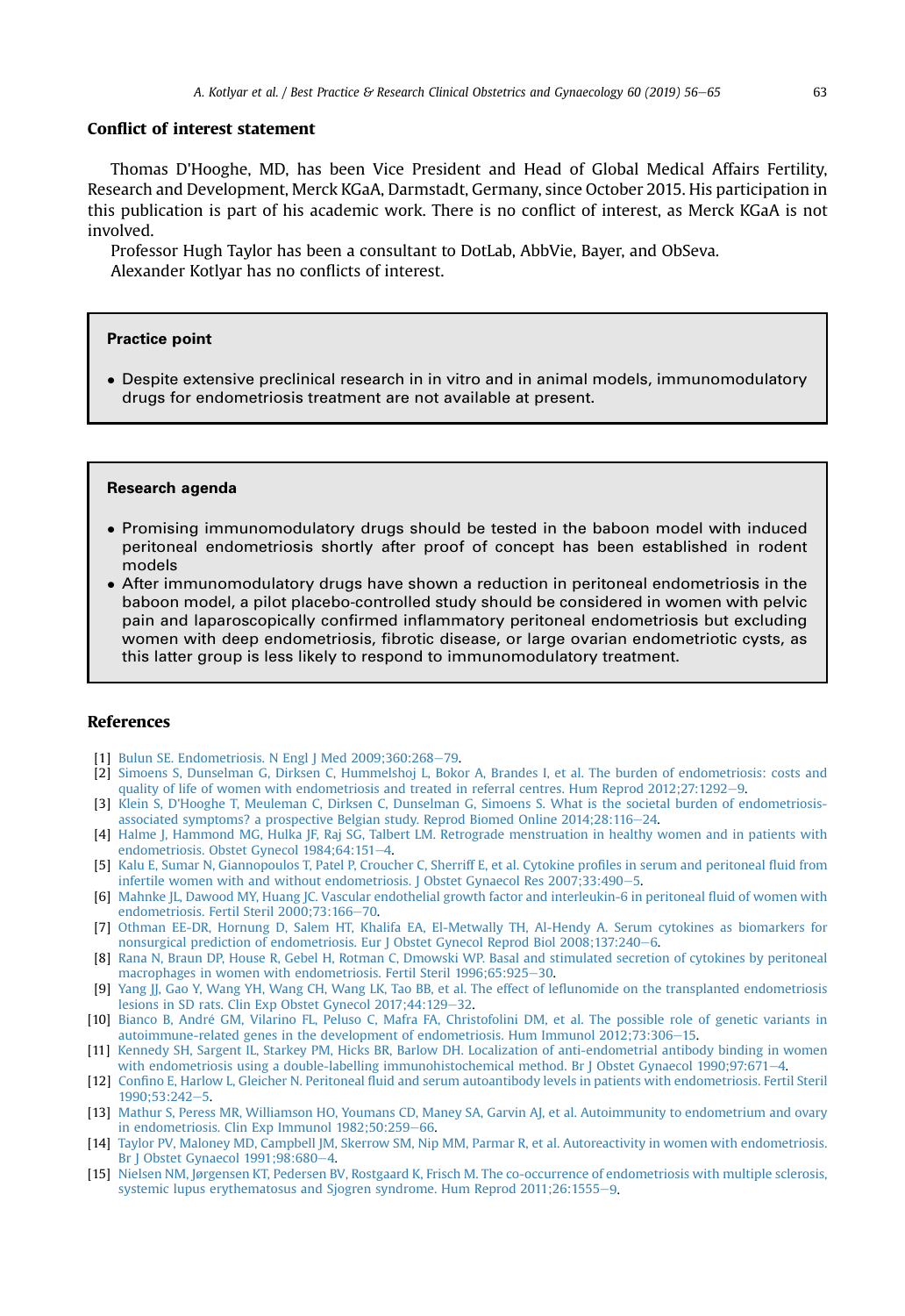- <span id="page-8-0"></span>[16] [Jess T, Frisch M, Jørgensen KT, Pedersen BV, Nielsen NM. Increased risk of in](http://refhub.elsevier.com/S1521-6934(19)30085-9/sref16)flammatory bowel disease in women with [endometriosis: a nationwide Danish cohort study. Gut 2012;61:1279](http://refhub.elsevier.com/S1521-6934(19)30085-9/sref16)-[83.](http://refhub.elsevier.com/S1521-6934(19)30085-9/sref16)
- [17] [Oosterlynck DJ, Meuleman C, Waer M, Vandeputte M, Koninckx PR. The natural killer activity of peritoneal](http://refhub.elsevier.com/S1521-6934(19)30085-9/sref17) fluid lym-phocytes is decreased in women with endometriosis. Fertil Steril 1992:58:290-[5.](http://refhub.elsevier.com/S1521-6934(19)30085-9/sref17)
- [18] [Christodoulakos G, Augoulea A, Lambrinoudaki I, Sioulas V, Creatsas G. Pathogenesis of endometriosis: the role of defective](http://refhub.elsevier.com/S1521-6934(19)30085-9/sref18) 'immunosurveillance'[. Eur J Contracept Reprod Health Care 2007;12:194](http://refhub.elsevier.com/S1521-6934(19)30085-9/sref18)-[202.](http://refhub.elsevier.com/S1521-6934(19)30085-9/sref18)
- [19] Lebovic DI, Mueller MD, Taylor RN, Immunobiology of endometriosis. Fertil Steril 2001:75:1-[10](http://refhub.elsevier.com/S1521-6934(19)30085-9/sref19).
- [20] [Bedaiwy MA, Alfaraj S, Yong P, Casper R. New developments in the medical treatment of endometriosis. Fertil Steril 2017;](http://refhub.elsevier.com/S1521-6934(19)30085-9/sref20)  $107:555 - 65.$  $107:555 - 65.$  $107:555 - 65.$
- [21] Teschner S, Burst V. Lefl[unomide: a drug with a potential beyond rheumatology. Immunotherapy 2010;2:637](http://refhub.elsevier.com/S1521-6934(19)30085-9/sref21)-[50](http://refhub.elsevier.com/S1521-6934(19)30085-9/sref21).
- [22] [Fox RI. Mechanism of action of hydroxychloroquine as an antirheumatic drug. Semin Arthritis Rheum 1993;23:82](http://refhub.elsevier.com/S1521-6934(19)30085-9/sref22)-[91.](http://refhub.elsevier.com/S1521-6934(19)30085-9/sref22)
- [23] [Ponticelli C, Moroni G. Hydroxychloroquine in systemic lupus erythematosus \(SLE\). Expert Opin Drug Saf 2017;16:411](http://refhub.elsevier.com/S1521-6934(19)30085-9/sref23)-[9.](http://refhub.elsevier.com/S1521-6934(19)30085-9/sref23) [24] Ruiz A, Rockfi[eld S, Taran N, Haller E, Engelman RW, Flores I, Panina-Bordignon P, et al. Effect of hydroxychloroquine and](http://refhub.elsevier.com/S1521-6934(19)30085-9/sref24) [characterization of autophagy in a mouse model of endometriosis. Cell Death Dis 2016;7:e2059.](http://refhub.elsevier.com/S1521-6934(19)30085-9/sref24)
- [25] [Scott LJ. Etanercept: a review of its use in autoimmune in](http://refhub.elsevier.com/S1521-6934(19)30085-9/sref25)flammatory diseases. Drugs 2014:74:1379-[410](http://refhub.elsevier.com/S1521-6934(19)30085-9/sref25).
- [26] [Bedaiwy MA, Falcone T, Sharma RK, Goldberg JM, Attaran M, Nelson DR, et al. Prediction of endometriosis with serum and](http://refhub.elsevier.com/S1521-6934(19)30085-9/sref26) peritoneal fl[uid markers: a prospective controlled trial. Hum Reprod 2002;17:426](http://refhub.elsevier.com/S1521-6934(19)30085-9/sref26)-[31.](http://refhub.elsevier.com/S1521-6934(19)30085-9/sref26)
- [27] Richter ON, Dorn C, Rösing B, Flaskamp C, Ulrich U. Tumor necrosis factor alpha secretion by peritoneal macrophages in [patients with endometriosis. Arch Gynecol Obstet 2005;271:143](http://refhub.elsevier.com/S1521-6934(19)30085-9/sref27)-[7.](http://refhub.elsevier.com/S1521-6934(19)30085-9/sref27)
- [28] [Barrier BF, Bates GW, Leland MM, Leach DA, Robinson RD, Propst AM. Ef](http://refhub.elsevier.com/S1521-6934(19)30085-9/sref28)ficacy of anti-tumor necrosis factor therapy in the [treatment of spontaneous endometriosis in baboons. Fertil Steril 2004;81\(Suppl. 1\):775](http://refhub.elsevier.com/S1521-6934(19)30085-9/sref28)-[9](http://refhub.elsevier.com/S1521-6934(19)30085-9/sref28).
- [29] [Falconer H, Mwenda JM, Chai DC, Wagner C, Song XY, Mihalyi A, et al. Treatment with anti-TNF monoclonal antibody \(c5N\)](http://refhub.elsevier.com/S1521-6934(19)30085-9/sref29) [reduces the extent of induced endometriosis in the baboon. Hum Reprod 2006;21:1856](http://refhub.elsevier.com/S1521-6934(19)30085-9/sref29)-[62](http://refhub.elsevier.com/S1521-6934(19)30085-9/sref29).
- [30] D'[Hooghe TM, Nugent NP, Cuneo S, Chai DC, Deer F, Debrock S, et al. Recombinant human TNFRSF1A \(r-hTBP1\) inhibits the](http://refhub.elsevier.com/S1521-6934(19)30085-9/sref30) [development of endometriosis in baboons: a prospective, randomized, placebo- and drug-controlled study. Biol Reprod](http://refhub.elsevier.com/S1521-6934(19)30085-9/sref30)  $2006:74:131-6.$  $2006:74:131-6.$  $2006:74:131-6.$
- [31] [Koninckx PR, Craessaerts M, Timmerman D, Cornillie F, Kennedy S. Anti-TNF-alpha treatment for deep endometriosis](http://refhub.elsevier.com/S1521-6934(19)30085-9/sref31)associated pain: a randomized placebo-controlled trial. Hum Reprod  $2008:23:2017-23$  $2008:23:2017-23$  $2008:23:2017-23$ .
- [32] [Vanhie A, Tomassetti C, Peeraer K, Meuleman C, D'Hooghe T. Challenges in the development of novel therapeutic stra](http://refhub.elsevier.com/S1521-6934(19)30085-9/sref32)[tegies for treatment of endometriosis. Expert Opin Ther Targets 2016;20:593](http://refhub.elsevier.com/S1521-6934(19)30085-9/sref32)-[600](http://refhub.elsevier.com/S1521-6934(19)30085-9/sref32).
- [33] Kuka M, De Giovanni M, Iannacone M. The role of type I interferons in  $CD4+T$  cell differentiation. Immunol Lett 2019. [https://doi.org/10.1016/j.imlet.2019.01.013.](https://doi.org/10.1016/j.imlet.2019.01.013)
- [34] [Parkin J, Cohen B. An overview of the immune system. Lancet \(London, England\) 2001;357:1777](http://refhub.elsevier.com/S1521-6934(19)30085-9/sref34)–[89](http://refhub.elsevier.com/S1521-6934(19)30085-9/sref34).
- [35] [Ingelmo JM, Quereda F, Aci](http://refhub.elsevier.com/S1521-6934(19)30085-9/sref35)é[n P. Intraperitoneal and subcutaneous treatment of experimental endometriosis with re](http://refhub.elsevier.com/S1521-6934(19)30085-9/sref35) [combinant human interferon-alpha-2b in a murine model. Fertil Steril 1999;71:907](http://refhub.elsevier.com/S1521-6934(19)30085-9/sref35)-[11.](http://refhub.elsevier.com/S1521-6934(19)30085-9/sref35)
- [36] [Badawy SZ, Etman A, Cuenca V, Montante A, Kaufman L. Effect of interferon alpha-2b on endometrioma cells in vitro.](http://refhub.elsevier.com/S1521-6934(19)30085-9/sref36) [Obstet Gynecol 2001;98:417](http://refhub.elsevier.com/S1521-6934(19)30085-9/sref36)-[20.](http://refhub.elsevier.com/S1521-6934(19)30085-9/sref36)
- [37] [Ingelmo JMR, Quereda F, Acien P. Effect of human interferon-alpha-2b on experimental endometriosis in rats: comparison](http://refhub.elsevier.com/S1521-6934(19)30085-9/sref37) [between short and long series of treatment. Eur J Obstet Gynecol Reprod Biol 2013;167:190](http://refhub.elsevier.com/S1521-6934(19)30085-9/sref37)-[3](http://refhub.elsevier.com/S1521-6934(19)30085-9/sref37).
- [38] [Velasco I, Quereda F, Bermejo R, Campos A, Aci](http://refhub.elsevier.com/S1521-6934(19)30085-9/sref38)e[n P. Intraperitoneal recombinant interleukin-2 activates leukocytes in rat](http://refhub.elsevier.com/S1521-6934(19)30085-9/sref38) [endometriosis. J Reprod Immunol 2007;74:124](http://refhub.elsevier.com/S1521-6934(19)30085-9/sref38)-[32.](http://refhub.elsevier.com/S1521-6934(19)30085-9/sref38)
- [39] [Acien P, P](http://refhub.elsevier.com/S1521-6934(19)30085-9/sref39)é[rez-Albert G, Quereda FJ, S](http://refhub.elsevier.com/S1521-6934(19)30085-9/sref39)ánchez-Ferrer M, García-Almela A, Velasco I. Treatment of endometriosis with [transvaginal ultrasound-guided drainage under GnRH analogues and recombinant interleukin-2 left in the cysts. Gynecol](http://refhub.elsevier.com/S1521-6934(19)30085-9/sref39) [Obstet Investig 2005;60:224](http://refhub.elsevier.com/S1521-6934(19)30085-9/sref39)-[31.](http://refhub.elsevier.com/S1521-6934(19)30085-9/sref39)
- [40] [Hare SH, Harvey AJ. mTOR function and therapeutic targeting in breast cancer. Am J Canc Res 2017;7:383](http://refhub.elsevier.com/S1521-6934(19)30085-9/sref40)-[404.](http://refhub.elsevier.com/S1521-6934(19)30085-9/sref40)
- [41] [McKinnon BD, Kocbek V, Nirgianakis K, Bersinger NA, Mueller MD. Kinase signalling pathways in endometriosis: potential](http://refhub.elsevier.com/S1521-6934(19)30085-9/sref41) [targets for non-hormonal therapeutics. Hum Reprod Update 2016;22:382](http://refhub.elsevier.com/S1521-6934(19)30085-9/sref41)-[403](http://refhub.elsevier.com/S1521-6934(19)30085-9/sref41).
- [42] [Gibbons JJ, Abraham RT, Yu K. Mammalian target of rapamycin: discovery of rapamycin reveals a signaling pathway](http://refhub.elsevier.com/S1521-6934(19)30085-9/sref42) [important for normal and cancer cell growth. Semin Oncol 2009;36:S3](http://refhub.elsevier.com/S1521-6934(19)30085-9/sref42)-[17.](http://refhub.elsevier.com/S1521-6934(19)30085-9/sref42)
- [43] [Ashworth RE, Wu J. Mammalian target of rapamycin inhibition in hepatocellular carcinoma. World J Hepatol 2014;6:776.](http://refhub.elsevier.com/S1521-6934(19)30085-9/sref43)
- [44] Leconte M, Nicco C, Ngô C, Chéreau C, Chouzenoux S, Marut W, et al. The mTOR/AKT inhibitor Temsirolimus prevents deep infi[ltrating endometriosis in mice. Am J Pathol 2011;179:880](http://refhub.elsevier.com/S1521-6934(19)30085-9/sref44)-[9](http://refhub.elsevier.com/S1521-6934(19)30085-9/sref44).
- [45] [Laschke MW, Elitzsch A, Scheuer C, Holstein JH, Vollmar B, Menger MD. Rapamycin induces regression of endometriotic](http://refhub.elsevier.com/S1521-6934(19)30085-9/sref45) [lesions by inhibiting neovascularization and cell proliferation. cell proliferation. cell proliferation. Br J Pharmacol 2006;](http://refhub.elsevier.com/S1521-6934(19)30085-9/sref45)  $149.137 - 44$  $149.137 - 44$
- [46] [Ren Xu, Wang Y, Xu G, Dai L. Effect of rapamycin on endometriosis in mice. Exp Ther Med 2016;12:101](http://refhub.elsevier.com/S1521-6934(19)30085-9/sref46)-[6](http://refhub.elsevier.com/S1521-6934(19)30085-9/sref46).
- [47] [Pope BL, MacIntyre JP, Kimball E, Lee S, Zhou L, Taylor GR, et al. The immunostimulatory compound 7-allyl-8](http://refhub.elsevier.com/S1521-6934(19)30085-9/sref47) [oxoguanosine \(loxoribine\) induces a distinct subset of murine cytokines. Cell Immunol 1995;162:333](http://refhub.elsevier.com/S1521-6934(19)30085-9/sref47)-[9](http://refhub.elsevier.com/S1521-6934(19)30085-9/sref47).
- [48] [Keenan JA, Williams-Boyce PK, Massey PJ, Chen TT, Caudle MR, Bukovsky A, et al. Regression of endometrial explants in a](http://refhub.elsevier.com/S1521-6934(19)30085-9/sref48) [rat model of endometriosis treated with the immune modulators loxoribine and levamisole. Fertil Steril 1999;72:135](http://refhub.elsevier.com/S1521-6934(19)30085-9/sref48)-[41.](http://refhub.elsevier.com/S1521-6934(19)30085-9/sref48)
- [49] [Xu Z, Zhao F, Lin F, Chen J, Huang Y. Lipoxin A4 inhibits the development of endometriosis in mice: the role of anti](http://refhub.elsevier.com/S1521-6934(19)30085-9/sref49)infl[ammation and anti-angiogenesis. Am J Reprod Immunol 2012;67:491](http://refhub.elsevier.com/S1521-6934(19)30085-9/sref49)-[7.](http://refhub.elsevier.com/S1521-6934(19)30085-9/sref49)
- [50] [Matalliotakis IM, Goumenou AG, Koumantakis GE, Neonaki MA, Koumantakis EE, Dionyssopoulou E, et al. Serum con](http://refhub.elsevier.com/S1521-6934(19)30085-9/sref50)[centrations of growth factors in women with and without endometriosis: the action of anti-endometriosis medicines. Int](http://refhub.elsevier.com/S1521-6934(19)30085-9/sref50) Immunopharmacol  $2003;3:81-9$  $2003;3:81-9$ .
- [51] [Motohashi E, Kawauchi H, Endo H, Kondo H, Kitasato H, Kuramoto H, et al. Regulatory expression of lipoxin A4 receptor in](http://refhub.elsevier.com/S1521-6934(19)30085-9/sref51) [physiologically estrus cycle and pathologically endometriosis. Biomed Pharmacother 2005;59:330](http://refhub.elsevier.com/S1521-6934(19)30085-9/sref51)-[8](http://refhub.elsevier.com/S1521-6934(19)30085-9/sref51).
- [52] [Kaleli B, Ozden A, Aybek Z, Bostanci B. The effect of L-arginine and pentoxifylline on postoperative adhesion formation.](http://refhub.elsevier.com/S1521-6934(19)30085-9/sref52) [Acta Obstet Gynecol Scand 1998;77:377](http://refhub.elsevier.com/S1521-6934(19)30085-9/sref52)-[80](http://refhub.elsevier.com/S1521-6934(19)30085-9/sref52).